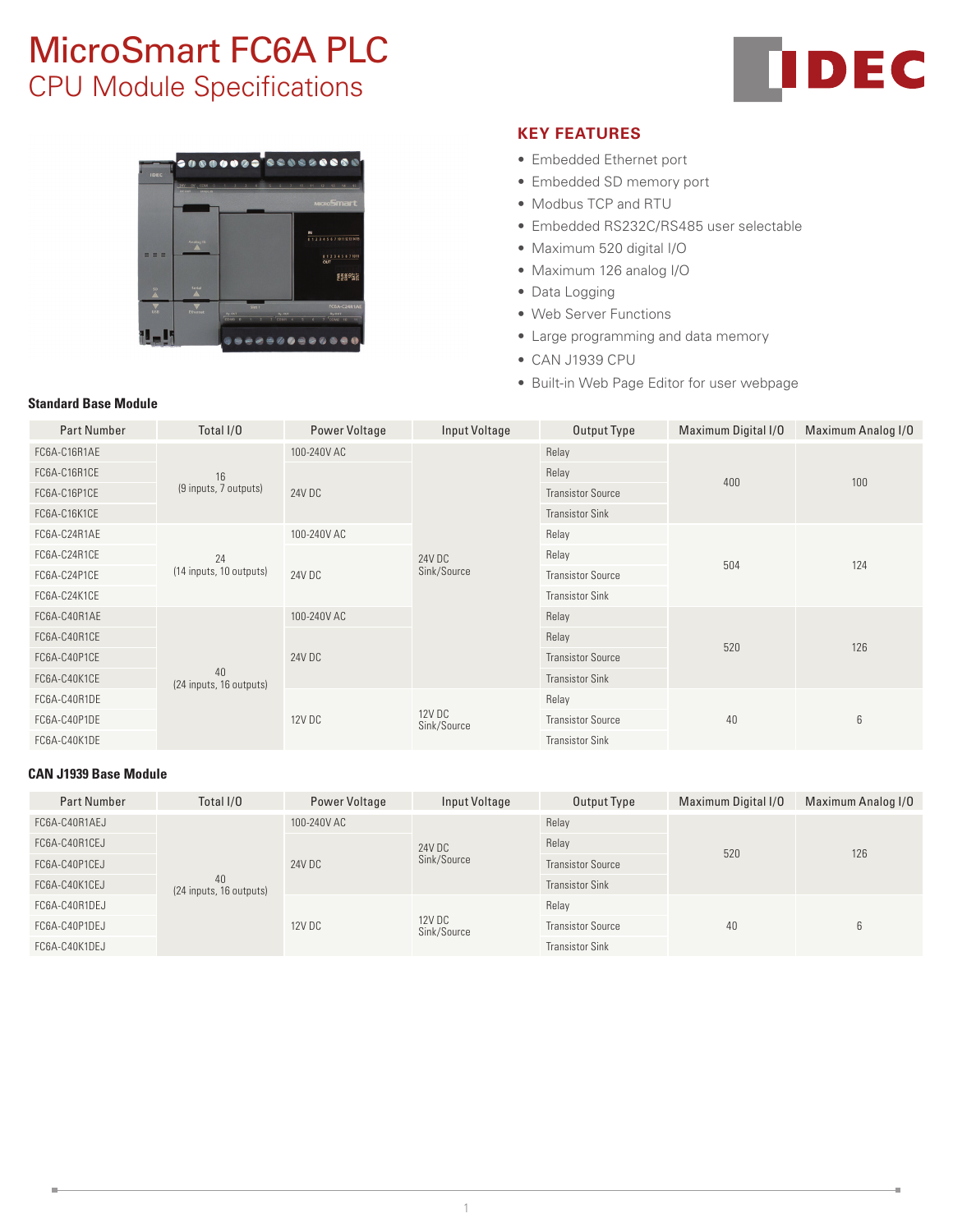## **SPECIFICATIONS**

| <b>Part Number</b>                                   |           | FC6A-C16R1AE<br>FC6A-C16R1CE<br>FC6A-C16P1CE<br>FC6A-C16K1CE                                                                                                                                                                  | FC6A-C24R1AE<br>FC6A-C24R1CE<br>FC6A-C24P1CE<br>FC6A-C24K1CE                                                                                                                                                               | FC6A-C40R1AE<br>FC6A-C40R1CE<br>FC6A-C40P1CE<br>FC6A-C40K1CE<br>FC6A-C40R1DE<br>FC6A-C40P1DE<br>FC6A-C40K1DE                                                                                                                | FC6A-C40R1AEJ<br>FC6A-C40R1CEJ<br>FC6A-C40P1CEJ<br>FC6A-C40K1CEJ<br>FC6A-C40R1DEJ<br>FC6A-C40P1DEJ<br>FC6A-C40K1DEJ      |  |
|------------------------------------------------------|-----------|-------------------------------------------------------------------------------------------------------------------------------------------------------------------------------------------------------------------------------|----------------------------------------------------------------------------------------------------------------------------------------------------------------------------------------------------------------------------|-----------------------------------------------------------------------------------------------------------------------------------------------------------------------------------------------------------------------------|--------------------------------------------------------------------------------------------------------------------------|--|
| <b>Rated Power Voltage</b>                           |           |                                                                                                                                                                                                                               |                                                                                                                                                                                                                            | AC: 100 to 240V AC, DC: 24V DC, 12V DC                                                                                                                                                                                      |                                                                                                                          |  |
| Allowable Voltage Range                              |           |                                                                                                                                                                                                                               | AC: 85 to 264V AC 24V DC: 20.4 to 28.8V DC (including ripple), 12V DC: 10.2 to 18.0V                                                                                                                                       |                                                                                                                                                                                                                             |                                                                                                                          |  |
| <b>Rated Frequency</b>                               |           |                                                                                                                                                                                                                               | AC: 50/60Hz (47 to 63 Hz)                                                                                                                                                                                                  |                                                                                                                                                                                                                             |                                                                                                                          |  |
| Maximum                                              | AC        | FC6A-C16R1AE:<br>100-240V AC, 33VA<br>FC6A-C24R1AE:<br>100-240V AC, 35VA<br>FC6A-C40R1AE:<br>100-240V AC, 41VA<br>FC6A-C40R1AEJ:<br>100-240V AC, 37VA                                                                         |                                                                                                                                                                                                                            |                                                                                                                                                                                                                             |                                                                                                                          |  |
| Power<br>Consumption<br>(CPU module)                 | <b>DC</b> | FC6A-C16R1CE: 24V DC 140mA, 3.36W<br>FC6A-C24R1CE:<br>24V DC 155mA, 3.72W<br>FC6A-C40R1CE: 24V DC 195mA, 4.68W<br>FC6A-C16P1CE:<br>24V DC 190mA, 4.6W<br>FC6A-C24P1CE: 24V DC 200mA, 4.8W<br>FC6A-C40P1CE: 24V DC 205mA, 5.0W | 24V DC 190mA, 4.6W<br>FC6A-C16K1CE:<br>FC6A-C24K1CE: 24V DC 200mA, 4.8W<br>FC6A-C40K1CE: 24V DC 205mA, 5.0W<br>FC6A-C40R1DE: 12V DC 345mA, 4.14W<br>FC6A-C40P1DE: 12V DC 260mA, 3.12W<br>FC6A-C40K1DE: 12V DC 260mA, 3.12W | FC6A-C40R1CEJ: 24V DC 205mA, 5.0W<br>FC6A-C40P1CEJ: 24V DC 175mA, 4.2W<br>FC6A-C40K1CEJ: 24V DC 175mA, 4.2W<br>FC6A-C40R1DEJ: 12V DC 340mA, 4.08W<br>FC6A-C40P1DEJ: 12V DC 320mA, 3.9W<br>FC6A-C40K1DEJ: 12V DC 320mA, 3.9W |                                                                                                                          |  |
| <b>Allowable Momentary</b><br>Power Interruption     |           |                                                                                                                                                                                                                               | 10 ms (at rated voltage)                                                                                                                                                                                                   |                                                                                                                                                                                                                             |                                                                                                                          |  |
| Dielectric Strength                                  |           | Between power and ground terminals:<br>1,500V AC, 1 minute<br>Between I/O and ground terminals: 1,500V AC, 1 minute                                                                                                           |                                                                                                                                                                                                                            |                                                                                                                                                                                                                             |                                                                                                                          |  |
| <b>Insulation Resistance</b>                         |           | Between power and ground terminals:<br>100 M $\Omega$ minimum (500V DC megger)<br>Between I/O and ground terminals: $100 M\Omega$ minimum (500V DC megger)                                                                    |                                                                                                                                                                                                                            |                                                                                                                                                                                                                             |                                                                                                                          |  |
| Noise Resistance                                     |           |                                                                                                                                                                                                                               | AC or DC power terminal:<br>1.5kV (DC type: 1kV), 50 ns to 1 $\mu$ s<br>I/O terminals (coupling clamp): 1.5kV, 50ns to 1µs coupling adapter                                                                                |                                                                                                                                                                                                                             |                                                                                                                          |  |
| <b>Inrush Current</b>                                |           | AC:<br>24V DC: 35A maximum<br>12V DC: 35A maximum                                                                                                                                                                             | 40A maximum                                                                                                                                                                                                                |                                                                                                                                                                                                                             |                                                                                                                          |  |
| <b>Power Supply Wire</b>                             |           |                                                                                                                                                                                                                               | AWG22, AWG18                                                                                                                                                                                                               |                                                                                                                                                                                                                             |                                                                                                                          |  |
| <b>Operating Temperature</b>                         |           |                                                                                                                                                                                                                               | $-10$ to $+55^{\circ}$ C (no freezing)                                                                                                                                                                                     |                                                                                                                                                                                                                             |                                                                                                                          |  |
| <b>Storage Temperature</b>                           |           |                                                                                                                                                                                                                               | $-25$ to $+70^{\circ}$ C (no freezing)                                                                                                                                                                                     |                                                                                                                                                                                                                             |                                                                                                                          |  |
| <b>Relative Humidity</b>                             |           |                                                                                                                                                                                                                               | Level RH1 (IEC 61131-2-10 to 95% (no condensation)                                                                                                                                                                         |                                                                                                                                                                                                                             |                                                                                                                          |  |
| Altitude                                             |           |                                                                                                                                                                                                                               | Operation: 0 to 2,000m, 795 to 1,013hPa, Transport: 0 to 3,000m, 701 to 1,013hPa                                                                                                                                           |                                                                                                                                                                                                                             |                                                                                                                          |  |
| <b>Pollution Degree</b>                              |           |                                                                                                                                                                                                                               | 2 (IEC 60664-1)                                                                                                                                                                                                            |                                                                                                                                                                                                                             |                                                                                                                          |  |
| <b>Corrosion Immunity</b>                            |           |                                                                                                                                                                                                                               | Free from corrosive gases                                                                                                                                                                                                  |                                                                                                                                                                                                                             |                                                                                                                          |  |
| <b>Degree of Protection</b>                          |           |                                                                                                                                                                                                                               | IP20 (IEC 60529)                                                                                                                                                                                                           |                                                                                                                                                                                                                             |                                                                                                                          |  |
| Ground                                               |           |                                                                                                                                                                                                                               |                                                                                                                                                                                                                            | D-type ground (Class 3 ground)                                                                                                                                                                                              |                                                                                                                          |  |
| <b>Grounding Wire</b><br><b>Vibration Resistance</b> |           |                                                                                                                                                                                                                               | AWG16                                                                                                                                                                                                                      | 5 to 8.4 Hz amplitude 3.5 mm, 8.4 to 150 Hz acceleration 9.8 m/s <sup>2</sup> (1G),                                                                                                                                         |                                                                                                                          |  |
| <b>Shock Resistance</b>                              |           |                                                                                                                                                                                                                               | $147 \text{ m/s}^2$ (15G), 11 ms duration, 3 shocks per axis on three mutually perpendicular axes                                                                                                                          | 2 hours per axis on each of three mutually perpendicular axes (IEC 61131-2)                                                                                                                                                 |                                                                                                                          |  |
| Mounting                                             |           |                                                                                                                                                                                                                               | DIN rail or panel mounting                                                                                                                                                                                                 |                                                                                                                                                                                                                             |                                                                                                                          |  |
|                                                      |           |                                                                                                                                                                                                                               |                                                                                                                                                                                                                            |                                                                                                                                                                                                                             | AC:<br>560g                                                                                                              |  |
| Weight                                               |           | AC:350g<br>DC: 340g                                                                                                                                                                                                           | AC:420g<br>DC: 400g                                                                                                                                                                                                        | AC:<br>560g<br>DC (relay):<br>530g<br>DC (transistor): 480q                                                                                                                                                                 | 530g<br>DC (relay/24V DC):<br>DC (relay/12V DC):<br>560g<br>DC (transistor/24V DC): 480g<br>DC (transistor/12V DC): 530g |  |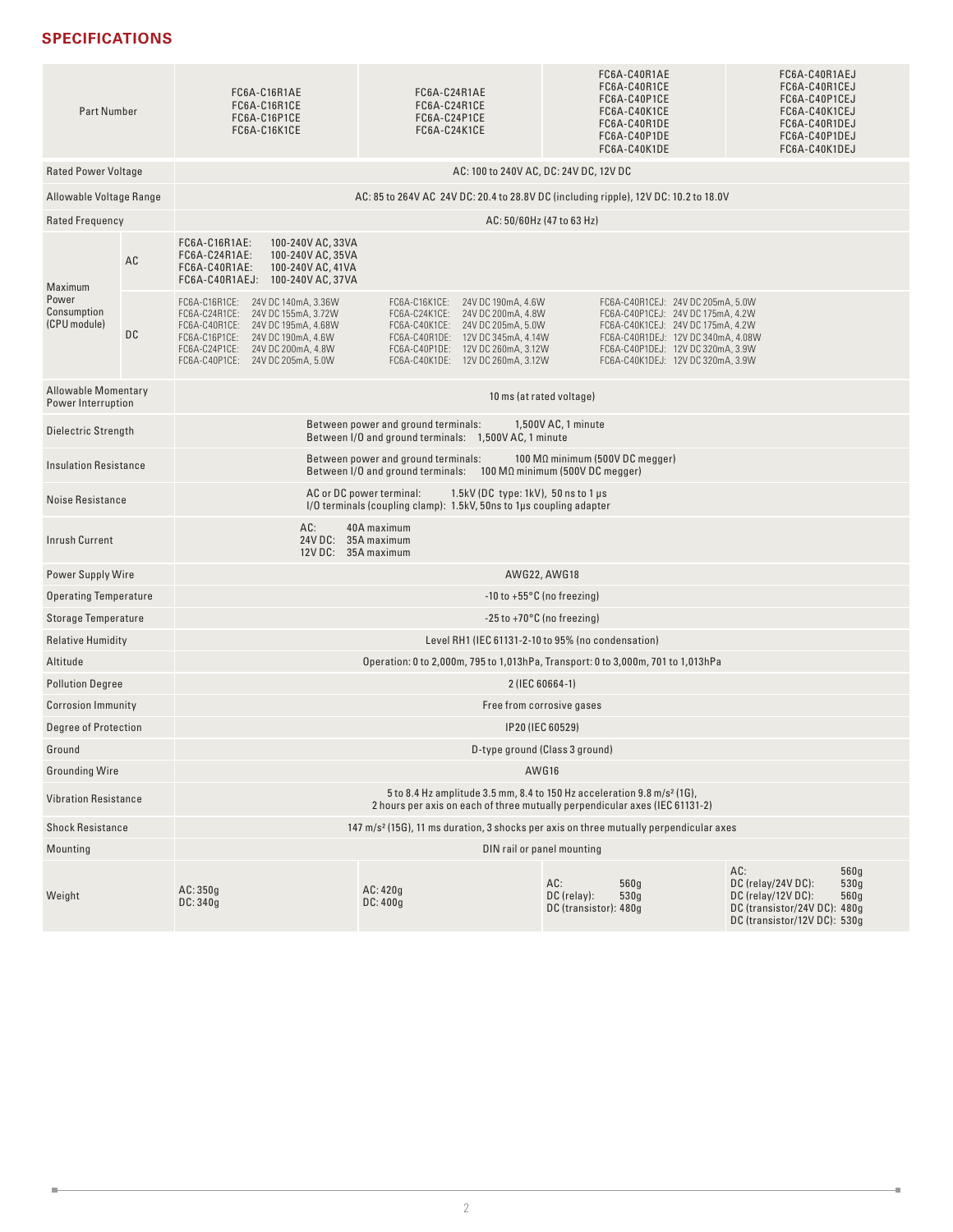## **SPECIFICATIONS CONT.**

| <b>Part Number</b>                         |                               |                                          | FC6A-C16R1AE<br>FC6A-C16R1CE<br>FC6A-C16P1CE<br>FC6A-C16K1CE                                                                                                                                                                                                                                            | FC6A-C24R1AE<br>FC6A-C24R1CE<br>FC6A-C24P1CE<br>FC6A-C24K1CE                                             | FC6A-C40R1AE<br>FC6A-C40R1CE<br>FC6A-C40P1CE<br>FC6A-C40K1CE<br>FC6A-C40R1DE<br>FC6A-C40P1DE<br>FC6A-C40K1DE | FC6A-C40R1AEJ<br>FC6A-C40R1CEJ<br>FC6A-C40P1CEJ<br>FC6A-C40K1CEJ<br>FC6A-C40R1DEJ<br>FC6A-C40P1DEJ<br>FC6A-C40K1DEJ |  |  |
|--------------------------------------------|-------------------------------|------------------------------------------|---------------------------------------------------------------------------------------------------------------------------------------------------------------------------------------------------------------------------------------------------------------------------------------------------------|----------------------------------------------------------------------------------------------------------|--------------------------------------------------------------------------------------------------------------|---------------------------------------------------------------------------------------------------------------------|--|--|
| <b>Control System</b>                      |                               |                                          |                                                                                                                                                                                                                                                                                                         | Stored program system                                                                                    |                                                                                                              |                                                                                                                     |  |  |
| <b>Instruction Words</b>                   |                               | <b>Basic</b>                             |                                                                                                                                                                                                                                                                                                         | 42                                                                                                       |                                                                                                              |                                                                                                                     |  |  |
|                                            |                               | Advanced                                 |                                                                                                                                                                                                                                                                                                         | 124                                                                                                      |                                                                                                              | 640KB (80,000)                                                                                                      |  |  |
|                                            | Program Capacity <sup>1</sup> |                                          |                                                                                                                                                                                                                                                                                                         | 384KB (48,000 steps)/72KB (9,000 steps) <sup>2</sup>                                                     |                                                                                                              | 72KB (9,000 steps) <sup>2</sup>                                                                                     |  |  |
|                                            | User Program Storage          |                                          |                                                                                                                                                                                                                                                                                                         | Serial Flash Memory (100,000 times rewritable)                                                           |                                                                                                              |                                                                                                                     |  |  |
| <b>Processing Time</b>                     |                               | <b>Basic Instruction</b>                 |                                                                                                                                                                                                                                                                                                         | 42us/1,000 steps                                                                                         |                                                                                                              |                                                                                                                     |  |  |
|                                            |                               | <b>END Processing 3</b>                  |                                                                                                                                                                                                                                                                                                         | 1ms maximum                                                                                              |                                                                                                              |                                                                                                                     |  |  |
| I/O Points                                 |                               | Input<br>Output                          | 9 points<br>7 points                                                                                                                                                                                                                                                                                    | 14 points<br>10 points                                                                                   | 24 points<br>16 points                                                                                       |                                                                                                                     |  |  |
|                                            | <b>Expandable Modules</b>     |                                          | 4 modules                                                                                                                                                                                                                                                                                               |                                                                                                          | 7 modules                                                                                                    |                                                                                                                     |  |  |
|                                            |                               | Expandable I/O Points with Expansion     |                                                                                                                                                                                                                                                                                                         |                                                                                                          |                                                                                                              |                                                                                                                     |  |  |
| Modules                                    |                               |                                          | 128 points                                                                                                                                                                                                                                                                                              |                                                                                                          | 224 points                                                                                                   |                                                                                                                     |  |  |
|                                            | Interface Modules             | <b>Expandable Modules with Expansion</b> |                                                                                                                                                                                                                                                                                                         | 8 modules                                                                                                |                                                                                                              |                                                                                                                     |  |  |
| <b>Interface Modules</b>                   |                               | Expandable I/O Points with Expansion     |                                                                                                                                                                                                                                                                                                         | 256 points                                                                                               |                                                                                                              |                                                                                                                     |  |  |
| <b>Internal Relay</b>                      |                               |                                          |                                                                                                                                                                                                                                                                                                         | 12,400 points                                                                                            |                                                                                                              |                                                                                                                     |  |  |
|                                            | <b>Special Internal Relay</b> |                                          |                                                                                                                                                                                                                                                                                                         | 256 points                                                                                               |                                                                                                              |                                                                                                                     |  |  |
| <b>Shift Register</b>                      |                               |                                          |                                                                                                                                                                                                                                                                                                         | 256 points                                                                                               |                                                                                                              |                                                                                                                     |  |  |
| Data Register                              |                               |                                          |                                                                                                                                                                                                                                                                                                         | 54,000 points                                                                                            |                                                                                                              |                                                                                                                     |  |  |
| Counter                                    | <b>Special Data Register</b>  |                                          |                                                                                                                                                                                                                                                                                                         | 500 points                                                                                               |                                                                                                              |                                                                                                                     |  |  |
|                                            | Timer (1ms, 10ms, 100ms, 1s)  |                                          | 512 points<br>1,024 points                                                                                                                                                                                                                                                                              |                                                                                                          |                                                                                                              |                                                                                                                     |  |  |
| Clock                                      |                               |                                          |                                                                                                                                                                                                                                                                                                         | Clock accuracy: $\pm 30$ sec/month (typical) at 25 $\degree$ C                                           |                                                                                                              |                                                                                                                     |  |  |
|                                            | Backup Data                   |                                          | Internal relay, shift register, counter, data register, timer, special data register, special internal relay                                                                                                                                                                                            |                                                                                                          |                                                                                                              |                                                                                                                     |  |  |
| RAM                                        | <b>Battery</b>                |                                          | Lithium primary battery (BR2032)                                                                                                                                                                                                                                                                        |                                                                                                          |                                                                                                              |                                                                                                                     |  |  |
| Backup                                     | <b>Battery Life</b>           |                                          | Approx. 4 years<br>Possible                                                                                                                                                                                                                                                                             |                                                                                                          |                                                                                                              |                                                                                                                     |  |  |
|                                            | Replaceability                |                                          |                                                                                                                                                                                                                                                                                                         |                                                                                                          |                                                                                                              |                                                                                                                     |  |  |
|                                            | Self-diagnostic Function      |                                          | Keep data, user program sum check (EEPROM), user program sum check (RAM), timer/counter preset value sum check,<br>user program syntax check, user program execution check, WDT check, user program write check, power failure, clock error,<br>data ink connection check, I/O bus initialization check |                                                                                                          |                                                                                                              |                                                                                                                     |  |  |
| <b>Input Filter</b>                        |                               |                                          | 0 ms (without filter), 3 to 15ms (selectable in increments of 1ms)                                                                                                                                                                                                                                      |                                                                                                          |                                                                                                              |                                                                                                                     |  |  |
|                                            | Catch Input/Interrupt Input   | <b>Maximum Counting Frequency</b>        | Six inputs 10, 11, 16, 17 Minimum turn on pulse width: 5µs max.<br>13, 14 Minimum turn on pulse width: 35µs max.<br>Minimum turn off pulse width: 5µs max.<br>Minimum turn off pulse width: 35us max.                                                                                                   |                                                                                                          |                                                                                                              |                                                                                                                     |  |  |
| High-                                      |                               | and High-speed Counter Points            | Total 6 points Single/two-phase selectable: 100 kHz (single-phase: 4 points, two-phase: 2 points)<br>Single-phase: 5 kHz (2 points)                                                                                                                                                                     |                                                                                                          |                                                                                                              |                                                                                                                     |  |  |
| speed<br>Counter                           | <b>Counting Range</b>         |                                          | 0 to 4,294,967,295 (32 bits)                                                                                                                                                                                                                                                                            |                                                                                                          |                                                                                                              |                                                                                                                     |  |  |
|                                            | <b>Operation Mode</b>         |                                          |                                                                                                                                                                                                                                                                                                         | Rotary encoder mode, adding counter mode, frequency measurement mode                                     |                                                                                                              |                                                                                                                     |  |  |
| Analog<br>Potentiometer                    |                               | Quantity                                 |                                                                                                                                                                                                                                                                                                         | 1 point                                                                                                  |                                                                                                              |                                                                                                                     |  |  |
|                                            |                               | Data Range                               |                                                                                                                                                                                                                                                                                                         | 0 to 1,000                                                                                               |                                                                                                              |                                                                                                                     |  |  |
|                                            |                               | Quantity<br>Input Voltage Range          |                                                                                                                                                                                                                                                                                                         | 1 point<br>0 to 10V                                                                                      |                                                                                                              |                                                                                                                     |  |  |
| Analog Voltage<br>Input                    |                               | Input Impedance                          |                                                                                                                                                                                                                                                                                                         | Approx. 100ΚΩ                                                                                            |                                                                                                              |                                                                                                                     |  |  |
|                                            |                               | <b>Digital Resolution</b>                |                                                                                                                                                                                                                                                                                                         | Approx. 1,000 steps (10 bits)                                                                            |                                                                                                              |                                                                                                                     |  |  |
|                                            |                               | Quantity                                 |                                                                                                                                                                                                                                                                                                         | 4 points                                                                                                 |                                                                                                              |                                                                                                                     |  |  |
| Pulse<br>Output                            |                               | <b>Maximum Frequency</b>                 |                                                                                                                                                                                                                                                                                                         | High speed output port: 100 kHz (2 points) maximum<br>Middle speed output port: 5 kHz (2 points maximum) |                                                                                                              | High speed output port:<br>100 kHz maximum                                                                          |  |  |
|                                            |                               | Output Voltage/<br>Current               |                                                                                                                                                                                                                                                                                                         | 24V (+10%, -15%) / 250mA                                                                                 |                                                                                                              |                                                                                                                     |  |  |
| <b>External Power</b><br>Supply for Sensor |                               | Overload                                 |                                                                                                                                                                                                                                                                                                         | Impossible                                                                                               |                                                                                                              |                                                                                                                     |  |  |
| (AC only)                                  |                               | Detection<br>Isolation from the          |                                                                                                                                                                                                                                                                                                         | Transformer-isolated                                                                                     |                                                                                                              |                                                                                                                     |  |  |
| <b>USB Port</b>                            |                               | internal circuit                         |                                                                                                                                                                                                                                                                                                         | USB mini-B (maintenance communication)                                                                   |                                                                                                              |                                                                                                                     |  |  |
|                                            | Serial Port 1, CAN Port       |                                          |                                                                                                                                                                                                                                                                                                         | RS232C or RS485 <sup>4</sup>                                                                             |                                                                                                              | <b>CAN J1939</b>                                                                                                    |  |  |
| <b>Ethernet Port 1</b>                     |                               |                                          |                                                                                                                                                                                                                                                                                                         | Ethernet (maintenance communication, user communication, user communication, Modbus TCP server/client)   |                                                                                                              |                                                                                                                     |  |  |
| <b>SD Card Slot</b>                        |                               |                                          |                                                                                                                                                                                                                                                                                                         | Embedded                                                                                                 |                                                                                                              |                                                                                                                     |  |  |
| Cartridge (option)                         |                               |                                          |                                                                                                                                                                                                                                                                                                         | One cartridge can be added                                                                               | Two cartridges can be added                                                                                  |                                                                                                                     |  |  |
|                                            | <b>HMI Module (option)</b>    |                                          | Yes                                                                                                                                                                                                                                                                                                     | Yes                                                                                                      | Yes                                                                                                          | Yes                                                                                                                 |  |  |
|                                            |                               |                                          |                                                                                                                                                                                                                                                                                                         |                                                                                                          |                                                                                                              |                                                                                                                     |  |  |

Ű.

Note: The maximum number of relay outputs that can be turned on simultaneously is limited.<br>Note 1: 1 step equals 8 bytes.<br>Note 2: When 72KB is selected, download function can be used during RUN.<br>Note 3: Not including expan

ż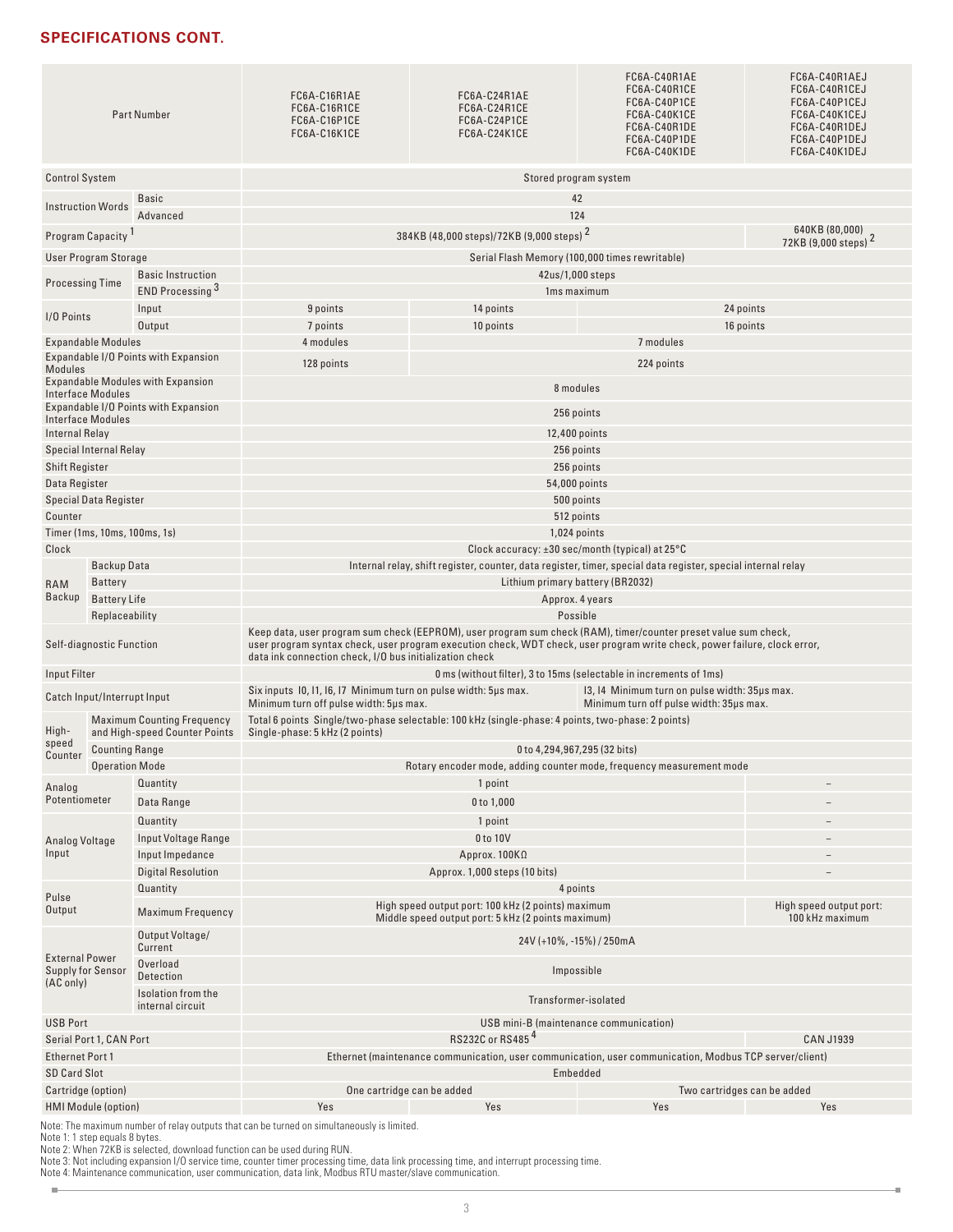## **USB Port Specifications**

|  |  |  |  | <b>Serial Port 1, CAN Port Specifications</b> |
|--|--|--|--|-----------------------------------------------|
|--|--|--|--|-----------------------------------------------|

| <b>Part Number</b>               | FC6A-C16R1AE<br>FC6A-C16R1CE<br>FC6A-C16P1CE<br>FC6A-C16K1CE | FC6A-C24R1AE<br>FC6A-C24R1CE<br>FC6A-C24P1CE<br>FC6A-C24K1CE | FC6A-C40R1AE<br>FC6A-C40R1CE<br>FC6A-C40P1CE<br>FC6A-C40K1CE<br>FC6A-C40R1DE<br>FC6A-C40P1DE<br>FC6A-C40K1DE | FC6A-C40R1AEJ<br>FC6A-C40R1CEJ<br>FC6A-C40P1CEJ<br>FC6A-C40K1CEJ<br>FC6A-C40R1DEJ<br>FC6A-C40P1DEJ<br>FC6A-C40K1DEJ |  |
|----------------------------------|--------------------------------------------------------------|--------------------------------------------------------------|--------------------------------------------------------------------------------------------------------------|---------------------------------------------------------------------------------------------------------------------|--|
| <b>USB Type</b>                  |                                                              |                                                              | USB mini-B                                                                                                   |                                                                                                                     |  |
| <b>USB Standard</b>              |                                                              |                                                              | USB 2.0 full speed                                                                                           |                                                                                                                     |  |
| Isolation                        |                                                              |                                                              | Not isolated from the internal circuit                                                                       |                                                                                                                     |  |
| Communication<br><b>Function</b> | Maintenance communication to PC                              |                                                              |                                                                                                              |                                                                                                                     |  |
|                                  |                                                              |                                                              |                                                                                                              |                                                                                                                     |  |

## **Ethernet Port 1 Specifications**

| <b>Part Number</b>               |                                                                                                        | FC6A-C16R1AE FC6A-C24R1AE<br>FC6A-C16R1CE FC6A-C24R1CE<br>FC6A-C16P1CE FC6A-C24P1CE<br>FC6A-C16K1CE FC6A-C24K1CE | FC6A-C40R1AE<br>FC6A-C40R1CE<br>FC6A-C40P1CE<br>FC6A-C40K1CE<br>FC6A-C40R1DE<br>FC6A-C40P1DE<br>FC6A-C40K1DE | FC6A-C40R1AEJ<br>FC6A-C40R1CEJ<br>FC6A-C40P1CEJ<br>FC6A-C40K1CEJ<br>FC6A-C40R1DEJ<br>FC6A-C40P1DEJ<br>FC6A-C40K1DEJ |  |  |  |
|----------------------------------|--------------------------------------------------------------------------------------------------------|------------------------------------------------------------------------------------------------------------------|--------------------------------------------------------------------------------------------------------------|---------------------------------------------------------------------------------------------------------------------|--|--|--|
| Communication<br><b>Type</b>     |                                                                                                        |                                                                                                                  | IEEE802.3 compliant                                                                                          |                                                                                                                     |  |  |  |
| Data Transfer                    |                                                                                                        |                                                                                                                  | 10BASE-T, 100BASE-TX                                                                                         |                                                                                                                     |  |  |  |
| Connector                        |                                                                                                        |                                                                                                                  | <b>RJ45</b>                                                                                                  |                                                                                                                     |  |  |  |
| Cable                            |                                                                                                        |                                                                                                                  | CAT.5STP                                                                                                     |                                                                                                                     |  |  |  |
| Maximum Cable<br>Length          |                                                                                                        | 100 <sub>m</sub>                                                                                                 |                                                                                                              |                                                                                                                     |  |  |  |
| Isolation                        | Pulse trans isolation                                                                                  |                                                                                                                  |                                                                                                              |                                                                                                                     |  |  |  |
| Communication<br><b>Function</b> | Maintenance communication server, user communication server,<br>Modbus TCP (server/client), PING, SNTP |                                                                                                                  |                                                                                                              |                                                                                                                     |  |  |  |

| Part Number                                  | FC6A-C16R1AE<br>FC6A-C16R1CE<br>FC6A-C16P1CE<br>FC6A-C16K1CE                | FC6A-C24R1AE<br>FC6A-C24R1CE<br>FC6A-C24P1CE<br>FC6A-C24K1CE                                             | FC6A-C40R1AE<br>FC6A-C40R1CE<br>FC6A-C40P1CE<br>FC6A-C40K1CE<br>FC6A-C40R1DE<br>FC6A-C40P1DE<br>FC6A-C40K1DE | FC6A-C40R1AEJ<br>FC6A-C40R1CEJ<br>FC6A-C40P1CEJ<br>FC6A-C40K1CEJ<br>FC6A-C40R1DEJ<br>FC6A-C40P1DEJ<br>FC6A-C40K1DEJ |
|----------------------------------------------|-----------------------------------------------------------------------------|----------------------------------------------------------------------------------------------------------|--------------------------------------------------------------------------------------------------------------|---------------------------------------------------------------------------------------------------------------------|
| Port Type                                    |                                                                             | Serial port 1                                                                                            |                                                                                                              | <b>CAN</b> port                                                                                                     |
| Communication<br>Type                        |                                                                             | RS232C or RS485 selectable                                                                               |                                                                                                              | CAN                                                                                                                 |
| Connector                                    |                                                                             | <b>RJ45</b>                                                                                              |                                                                                                              | <b>Terminal Block</b><br>$(5-pole)$                                                                                 |
| Cable                                        |                                                                             | SAE J1939-11/SAE<br>J1939-15                                                                             |                                                                                                              |                                                                                                                     |
| Maximum Baud<br>Rate Maximum<br>Cable Length | 115,200bps<br>RS232C: 5m, RS485: 200m                                       | SAE J1939-11:<br>250bps: 40m, stubs,<br>1m maximum<br>SAE J1939-15:<br>250bps: 40m, stubs,<br>3m maximum |                                                                                                              |                                                                                                                     |
| Isolation                                    | Not isolated from the internal circuit                                      | Isolated from the<br>internal circuit                                                                    |                                                                                                              |                                                                                                                     |
| Communication<br>Function                    | Maintenance communication, user communication,<br>Modbus RTU (master/slave) |                                                                                                          |                                                                                                              | J1939                                                                                                               |

ż

#### **CAN J1939 Specifications**

I.

| <b>Part Number</b>                 |                       |                                                      |                                 | FC6A-C40P1CEJ<br>FC6A-C40K1CEJ<br>FC6A-C40P1DEJ<br>FC6A-C40K1DEJ                                                                                                                                                                                                                                                                                                                   | FC6A-C40R1AEJ<br>FC6A-C40R1CEJ<br>FC6A-C40R1DEJ |  |  |
|------------------------------------|-----------------------|------------------------------------------------------|---------------------------------|------------------------------------------------------------------------------------------------------------------------------------------------------------------------------------------------------------------------------------------------------------------------------------------------------------------------------------------------------------------------------------|-------------------------------------------------|--|--|
| Supported SAE J1939                |                       |                                                      |                                 | SAE J1939-11: Physical Layer, 250K bits/s, Twisted Shielded Pair<br>SAE J1939-15: Reduced Physical Layer, 250K bits/s, Unshielded Twisted Pair<br>SAE J1939-21: Data Link Layer<br>SAE J1939-71: Vehicle Application Layer<br>SAE J1939-73: Application Layer - Diagnostics<br>SAE J1939-75: Application Layer - Generator Sets and Industrial<br>SAE J1939-81: Network Management |                                                 |  |  |
|                                    |                       |                                                      | Maximum No. of Send Message     | 100                                                                                                                                                                                                                                                                                                                                                                                |                                                 |  |  |
| Transmit/Receive                   |                       |                                                      | Maximum No. of Receive Message  | 200                                                                                                                                                                                                                                                                                                                                                                                |                                                 |  |  |
| Message                            |                       | <b>Transmittable PGN</b>                             |                                 | Optional                                                                                                                                                                                                                                                                                                                                                                           |                                                 |  |  |
|                                    |                       | Maximum Length of<br><b>Transmit/Receive Message</b> |                                 | 1 to 252 bytes/message                                                                                                                                                                                                                                                                                                                                                             |                                                 |  |  |
|                                    |                       | <b>Transmission Type</b>                             |                                 | Event transmission/periodical transmission                                                                                                                                                                                                                                                                                                                                         |                                                 |  |  |
| Transmission<br>Function           | Event<br>Transmission |                                                      | <b>Transmission Method</b>      | Internal relay                                                                                                                                                                                                                                                                                                                                                                     |                                                 |  |  |
|                                    | Cycle                 |                                                      | <b>Transmission Method</b>      | Internal relay                                                                                                                                                                                                                                                                                                                                                                     |                                                 |  |  |
|                                    | Transmission          |                                                      | Transmission Cycle <sup>1</sup> | 10 to 655,350 ms (in increments of 10ms)                                                                                                                                                                                                                                                                                                                                           |                                                 |  |  |
| <b>Receive Function</b>            | <b>Receive Method</b> |                                                      |                                 | Polling reception <sup>2</sup>                                                                                                                                                                                                                                                                                                                                                     |                                                 |  |  |
|                                    |                       | <b>Receive Cycle Monitor</b>                         |                                 | 0, 10 to 655, 350 ms (disabled at 0)                                                                                                                                                                                                                                                                                                                                               |                                                 |  |  |
| <b>Request Function</b>            |                       |                                                      |                                 | Yes                                                                                                                                                                                                                                                                                                                                                                                |                                                 |  |  |
| <b>Network Management Function</b> |                       |                                                      |                                 | Static address/dynamic address management                                                                                                                                                                                                                                                                                                                                          |                                                 |  |  |
|                                    | <b>NAME</b>           |                                                      |                                 | Optional (automatic switching of static address /dynamic address management at highest-order bit)                                                                                                                                                                                                                                                                                  |                                                 |  |  |
|                                    |                       | Number of Nodes Manageable                           |                                 | 128 nodes                                                                                                                                                                                                                                                                                                                                                                          |                                                 |  |  |
|                                    |                       |                                                      |                                 | 00EA00h: Request PGN                                                                                                                                                                                                                                                                                                                                                               |                                                 |  |  |
|                                    |                       |                                                      |                                 | 00E800h: Acknowledgement                                                                                                                                                                                                                                                                                                                                                           |                                                 |  |  |
| PGNs used Internally               |                       |                                                      |                                 | 00EB00h: TP.DT                                                                                                                                                                                                                                                                                                                                                                     |                                                 |  |  |
|                                    |                       |                                                      |                                 | 00EC00h: TP.CM                                                                                                                                                                                                                                                                                                                                                                     |                                                 |  |  |
|                                    |                       |                                                      |                                 | 00EE00h: Address claim                                                                                                                                                                                                                                                                                                                                                             |                                                 |  |  |

Note 1: Message is transmitted in END processing. Actual transmission cycle is affected by the ladder execution cycle. Note 2: Receive message is transferred from internal buffer to data register in END processing.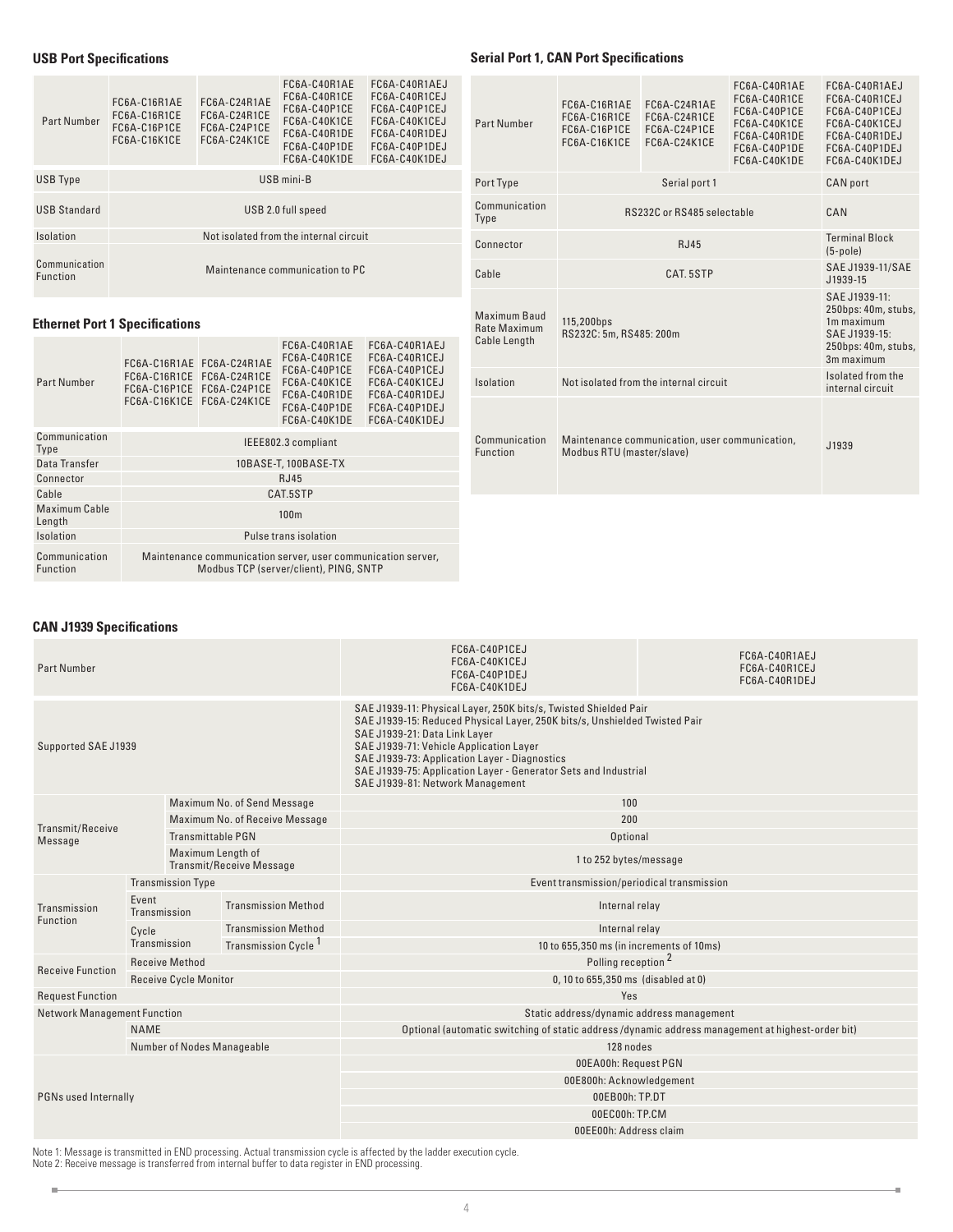## **Input Specifications**

| <b>Part Number</b>                       |                                    | FC6A-C16R1AE<br>FC6A-C16R1CE<br>FC6A-C16P1CE<br>FC6A-C16K1CE                                                                                                                                        | FC6A-C40R1AE<br>FC6A-C40R1CE<br>FC6A-C24R1AE<br>FC6A-C40P1CE<br>FC6A-C24R1CE<br>FC6A-C40K1CE<br>FC6A-C24P1CE<br>FC6A-C40R1DE<br>FC6A-C24K1CE<br>FC6A-C40P1DE<br>FC6A-C40K1DE    |                                                |                  |  |  |
|------------------------------------------|------------------------------------|-----------------------------------------------------------------------------------------------------------------------------------------------------------------------------------------------------|---------------------------------------------------------------------------------------------------------------------------------------------------------------------------------|------------------------------------------------|------------------|--|--|
| <b>Input Points</b>                      |                                    | $9(9/1$ common)                                                                                                                                                                                     | 14 (14/1 common)                                                                                                                                                                |                                                | 24 (24/1 common) |  |  |
| Rated Input Voltage                      |                                    | AC, 24V DC: 24V DC sink/source input signal<br>12V DC: 12V DC sink/source input signal                                                                                                              |                                                                                                                                                                                 |                                                |                  |  |  |
| Input Voltage Range                      |                                    | AC, 24V DC: 0 to 28.8V DC<br>12V DC: 0 to 18.0V DC                                                                                                                                                  |                                                                                                                                                                                 |                                                |                  |  |  |
| <b>Rated Input Current</b>               |                                    |                                                                                                                                                                                                     | AC, 24V DC: high speed input port: 5mA/pt, middle/normal speed input port 7mA/pt<br>12V DC: high speed input port: 5mA/pt, middle/normal speed input port 6mA/pt                |                                                |                  |  |  |
| Input Impedance                          |                                    |                                                                                                                                                                                                     | AC, 24V DC: high speed input port: 4.9k $\Omega$ , middle/normal speed input port: 3.4k $\Omega$<br>12V DC: high speed input port: 1.8kΩ, middle/normal speed input port: 2.0kΩ |                                                |                  |  |  |
| Turn ON Time                             |                                    | High-speed input port: 5µs + filter value<br>Middle-speed input port: 35µs + filter value<br>Normal-speed input port: 35µs + filter value                                                           |                                                                                                                                                                                 |                                                |                  |  |  |
| Turn OFF Time                            |                                    | High-speed input port: 5us + filter value<br>Middle-speed input port: 35us + filter value<br>Normal-speed input port: 100us + filter value                                                          |                                                                                                                                                                                 |                                                |                  |  |  |
| Isolation                                |                                    | Between input terminals: Not isolated<br>Internal circuit: Photocoupler-isolated                                                                                                                    |                                                                                                                                                                                 |                                                |                  |  |  |
| Input Type                               |                                    | Type1 (IEC 61131-2)                                                                                                                                                                                 |                                                                                                                                                                                 |                                                |                  |  |  |
| External Load for I/O<br>Interconnection |                                    |                                                                                                                                                                                                     |                                                                                                                                                                                 | Not needed                                     |                  |  |  |
|                                          | <b>Signal Determination Method</b> |                                                                                                                                                                                                     |                                                                                                                                                                                 | <b>Static</b>                                  |                  |  |  |
| Effect of Improper Input<br>Connection   |                                    | Both sinking and sourcing input signals can be connected, therefore reverse connection does not cause damage.<br>If any input exceeding the rated value is applied, permanent damage may be caused. |                                                                                                                                                                                 |                                                |                  |  |  |
| Cable Length                             |                                    |                                                                                                                                                                                                     |                                                                                                                                                                                 | 3m in compliance with electromagnetic immunity |                  |  |  |
|                                          | <b>Insertion Durability</b>        |                                                                                                                                                                                                     |                                                                                                                                                                                 | 100 times minimum                              |                  |  |  |
| Connector                                | Applicable Ferrule                 | 1-wire: AI 0.5-8 WH (Phoenix Contact)<br>2-wire: AI-TWIN 2×0.5-8 WH (Phoenix Contact)                                                                                                               |                                                                                                                                                                                 |                                                |                  |  |  |

## **Transistor Output Specifications**

Ű.

| <b>Part Number</b>                   |                          | FC6A-C16P1CE<br>FC6A-C16K1CE                                                                                                                                                       | FC6A-C24P1CE<br>FC6A-C24K1CE                      | FC6A-C40P1CE<br>FC6A-C40K1CE<br>FC6A-C40P1DE<br>FC6A-C40K1DE                    | FC6A-C40P1CEJ<br>FC6A-C40K1CEJ<br>FC6A-C40P1DEJ<br>FC6A-C40K1DEJ |  |  |
|--------------------------------------|--------------------------|------------------------------------------------------------------------------------------------------------------------------------------------------------------------------------|---------------------------------------------------|---------------------------------------------------------------------------------|------------------------------------------------------------------|--|--|
| <b>Transistor Output Points</b>      |                          | $7(7/1$ common)                                                                                                                                                                    | 10 (10/1 common)                                  |                                                                                 | 16 (8/1 common)                                                  |  |  |
|                                      | <b>Transistor Sink</b>   |                                                                                                                                                                                    |                                                   | FC6A-C16K1CE/FC6A-C24K1CE/FC6A-C40K1CE/FC6A-C40K1DE/FC6A-C40K1CEJ/FC6A-C40K1DEJ |                                                                  |  |  |
| Output Type                          | <b>Transistor Source</b> |                                                                                                                                                                                    |                                                   | FC6A-C16P1CE/FC6A-C24P1CE/FC6A-C40P1CE/FC6A-C40P1DE/FC6A-C40P1CEJ/FC6A-C40P1DEJ |                                                                  |  |  |
| <b>Rated Load Voltage</b>            |                          |                                                                                                                                                                                    |                                                   | 24V DC: 24V DC 12V DC: 12V DC                                                   |                                                                  |  |  |
| <b>Voltage Tolerance</b>             |                          |                                                                                                                                                                                    | 24V DC: 19.2 to 28.8V DC 12V DC: 10.2 to 18.0V DC |                                                                                 | 24V DC: 19.2 to 28.8V DC 12V DC: 10.2 to 16.0V DC                |  |  |
| <b>Rated Load</b>                    | Per Point                |                                                                                                                                                                                    |                                                   | 0.5A                                                                            |                                                                  |  |  |
| Current                              | Per Common               | 3.5A                                                                                                                                                                               | 5A                                                |                                                                                 | 4A                                                               |  |  |
| Voltage Drop (ON Voltage)            |                          |                                                                                                                                                                                    |                                                   | 1V max (voltage between COM and output terminal when output is on.)             |                                                                  |  |  |
| Inrush Current                       |                          | 1A                                                                                                                                                                                 |                                                   |                                                                                 |                                                                  |  |  |
| Leakage Current                      |                          | $0.1mA$ maximum                                                                                                                                                                    |                                                   |                                                                                 |                                                                  |  |  |
| <b>Clamping Voltage</b>              |                          | 24V DC: 39V ±1V 12V DC: 27V ±1V                                                                                                                                                    |                                                   |                                                                                 |                                                                  |  |  |
| Maximum Lamp Load                    |                          | <b>12W</b>                                                                                                                                                                         |                                                   |                                                                                 |                                                                  |  |  |
| <b>Inductive Load</b>                |                          | 24V DC: L/R=10ms (28.8V DC, 1Hz) 12V DC: FC6A-C40P1DE/FC6A-C40K1DE, L/R=10ms (18.0V DC 1Hz),<br>FC6A-C40P1DEJ/FC6A-C40K1DEJ, L/R=10ms (16.0V DC, 1Hz)                              |                                                   |                                                                                 |                                                                  |  |  |
| <b>Overcurrent Protection</b>        |                          | Transistor Sink Output: No Transistor Source Output: Overcurrent is detected by current limit resistance.                                                                          |                                                   |                                                                                 |                                                                  |  |  |
| <b>External Current Draw</b>         |                          | 24V DC: 100mA maximum, 24V DC (power voltage at the +V terminal, -V terminal at source)<br>12V DC: 100mA maximum, 12V DC (power voltage at the +V terminal, -V terminal at source) |                                                   |                                                                                 |                                                                  |  |  |
| Isolation                            |                          | Between output terminal and Internal circuit: Photocoupler-isolated Between output terminals: Not isolated                                                                         |                                                   |                                                                                 |                                                                  |  |  |
| Insertion<br>Durability<br>Connector |                          | 100 times minimum                                                                                                                                                                  |                                                   |                                                                                 |                                                                  |  |  |
|                                      | Applicable Ferrule       |                                                                                                                                                                                    | 1-wire: AI 0.5-8 WH (Phoenix Contact)             | 2-wire: AI-TWIN 2×0.5-8 WH (Phoenix Contact)                                    |                                                                  |  |  |
|                                      | Turn ON Time             | High speed input port: 5µs Middle speed input port: 30µs<br>Normal speed input port: 300µs                                                                                         |                                                   |                                                                                 | High speed input port: 5µs<br>Middle speed input port: 300µs     |  |  |
| Output Delay                         | Turn OFF Time            | High speed input port: 5µs Middle speed input port: 30µs<br>Normal speed input port: 300µs                                                                                         |                                                   |                                                                                 | High speed input port: 5µs<br>Middle speed input port: 300µs     |  |  |
|                                      |                          |                                                                                                                                                                                    |                                                   |                                                                                 |                                                                  |  |  |

Note 1: This overcurrent signals consist of one signal per 4 point outputs. When microprocessor gets this overcurrent signal by interrupt input, microprocessor turns off 4pt outputs of this category at fixed time (approx.

t,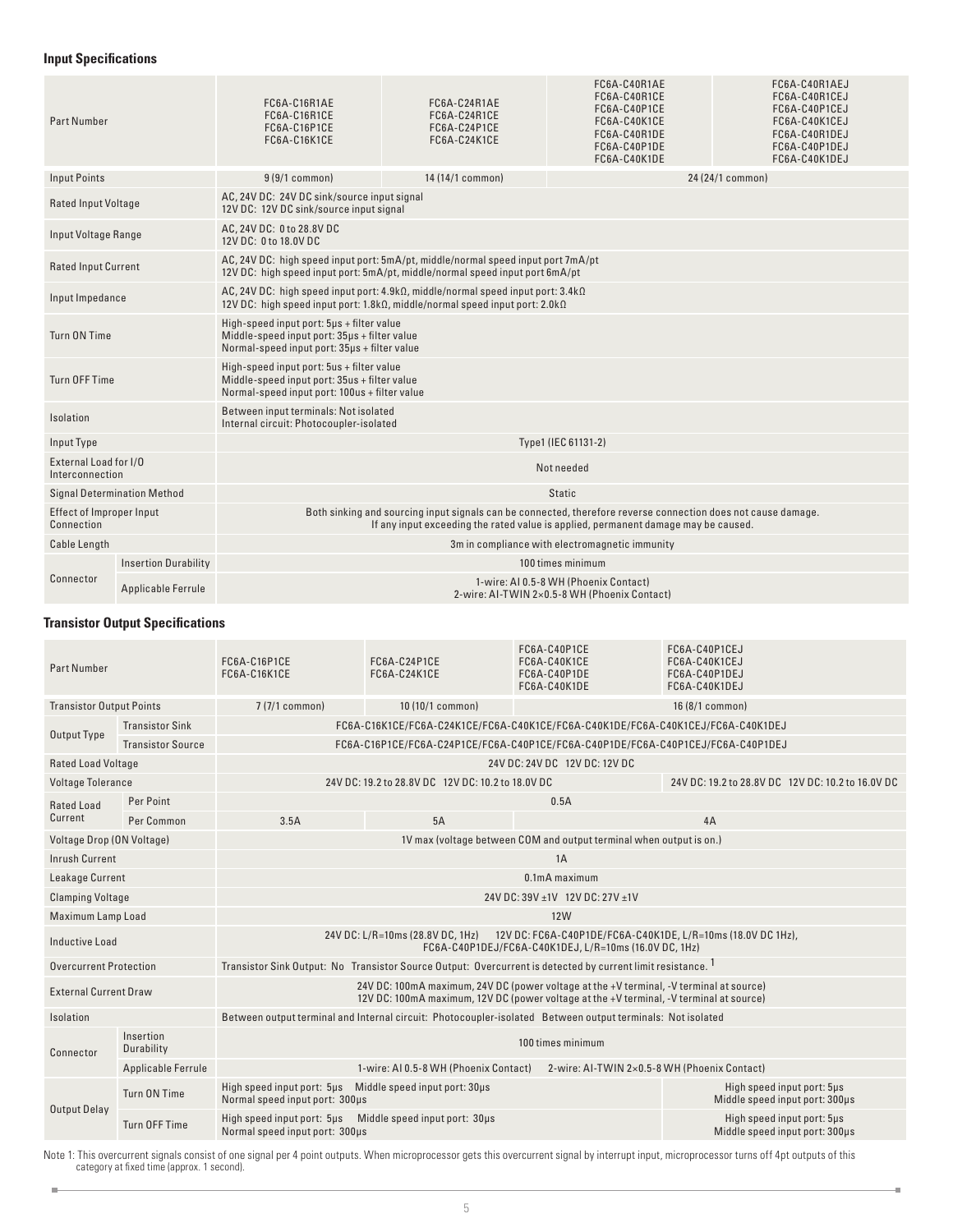## **Relay Output Specifications**

| <b>Part Number</b>                |                                        | FC6A-C16R1AE<br>FC6A-C16R1CE                                                                                                                                                          | FC6A-C24R1AE<br>FC6A-C24R1CE     |                      | FC6A-C40R1AE<br>FC6A-C40R1CE<br>FC6A-C40R1DE |                | FC6A-C40R1AEJ<br>FC6A-C40R1CEJ<br>FC6A-C40R1DEJ |  |
|-----------------------------------|----------------------------------------|---------------------------------------------------------------------------------------------------------------------------------------------------------------------------------------|----------------------------------|----------------------|----------------------------------------------|----------------|-------------------------------------------------|--|
| <b>Relay Output Points</b>        |                                        | $\overline{7}$                                                                                                                                                                        | 10                               |                      |                                              | 16             |                                                 |  |
|                                   | COM <sub>1</sub>                       | 4                                                                                                                                                                                     | $\overline{4}$                   |                      |                                              | $\overline{4}$ |                                                 |  |
| <b>Output Points</b>              | COM <sub>2</sub>                       | 3                                                                                                                                                                                     | 4                                |                      |                                              | $\overline{4}$ |                                                 |  |
| per Common<br>Line                | COM <sub>3</sub>                       |                                                                                                                                                                                       | $\overline{2}$                   |                      |                                              | $\overline{4}$ |                                                 |  |
|                                   | COM4                                   |                                                                                                                                                                                       |                                  |                      |                                              | 4              |                                                 |  |
| Output Type                       |                                        |                                                                                                                                                                                       |                                  | <b>1NO</b>           |                                              |                |                                                 |  |
| Maximum                           | Per Point                              |                                                                                                                                                                                       | 2A                               |                      |                                              |                |                                                 |  |
| <b>Load Current</b>               | Per Common                             | COM1: 7A<br>COM2:6A                                                                                                                                                                   | COM1: 7A<br>COM3: 4A<br>COM2: 7A | COM1: 7A<br>COM2: 7A | COM3: 7A<br>COM4: 7A                         |                |                                                 |  |
| Minimum Switching Load            |                                        | 1mA/5VDC (reference value)                                                                                                                                                            |                                  |                      |                                              |                |                                                 |  |
| <b>Initial Contact Resistance</b> |                                        | $30 \text{ mA}$ maximum                                                                                                                                                               |                                  |                      |                                              |                |                                                 |  |
| <b>Electrical Life</b>            |                                        | 100,000 operations minimum (rated load 1,800 operations/hour)                                                                                                                         |                                  |                      |                                              |                |                                                 |  |
| <b>Mechanical Life</b>            |                                        | 20,000,000 operations minimum (no load 18,000 operations/hour)                                                                                                                        |                                  |                      |                                              |                |                                                 |  |
| <b>Rated Load</b>                 |                                        | Resistive load: 240V AC 2A, 30V DC 2A Inductive load: 240V AC 2A (cos $\alpha$ = 0.4), 30V DC 2A (L/R =7 ms)                                                                          |                                  |                      |                                              |                |                                                 |  |
| Dielectric Strength               |                                        | Between output and ground terminals: 1,500V AC, 1 minute<br>Between output terminal and internal circuit: 1,500V AC, 1 minute<br>Between output terminals (COMs): 1,500V AC, 1 minute |                                  |                      |                                              |                |                                                 |  |
| Connector                         | <b>Insertion/Removal</b><br>Durability |                                                                                                                                                                                       |                                  | 100 times minimum    |                                              |                |                                                 |  |
|                                   | Applicable Ferrule                     | 1-wire: AI 0.5-8 WH (Phoenix Contact) 2-wire: AI-TWIN 2×0.5-8 WH (Phoenix Contact)                                                                                                    |                                  |                      |                                              |                |                                                 |  |

#### **DIMENSIONS** (all dimensions are in mm)



FC6A-C40R1AE/FC6A-C40R1CE FC6A-C40P1CE/FC6A-C40K1CE FC6A-C40R1DE/FC6A-C40P1DE FC6A-C40K1DE

j.

FC6A-C16R1AE/FC6A-C16R1CE



FC6A-C24R1AE/FC6A-C24R1CE FC6A-C24P1CE/FC6A-C24K1CE



45.4

4.0

15.4

t,

FC6A-C40R1AEJ/FC6A-C40R1CEJ FC6A-C40P1CEJ/FC6A-C40K1CEJ FC6A-C40R1DEJ/FC6A-C40P1DEJ FC6A-C40K1DEJ

45.4

4.0

15.4

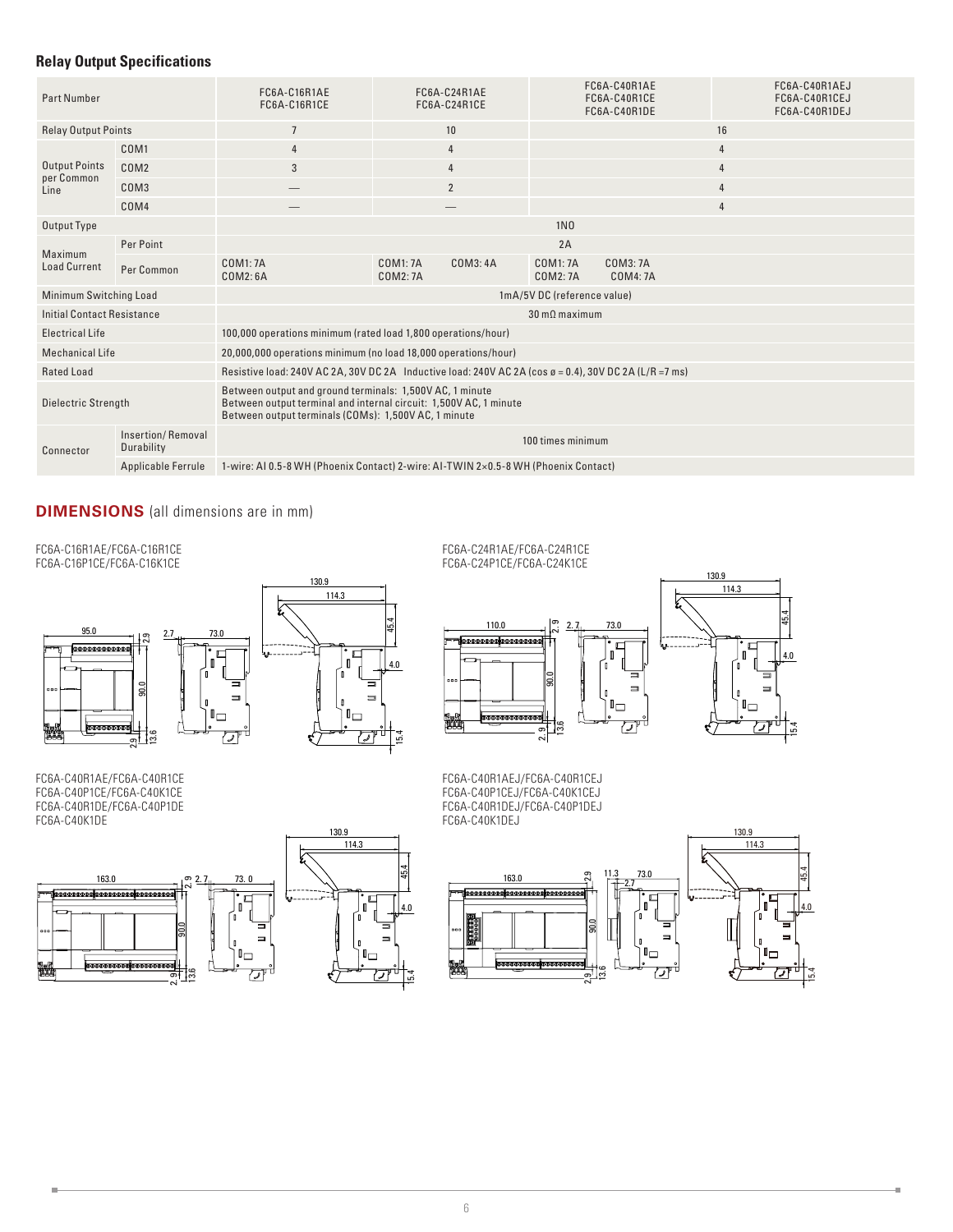

i.